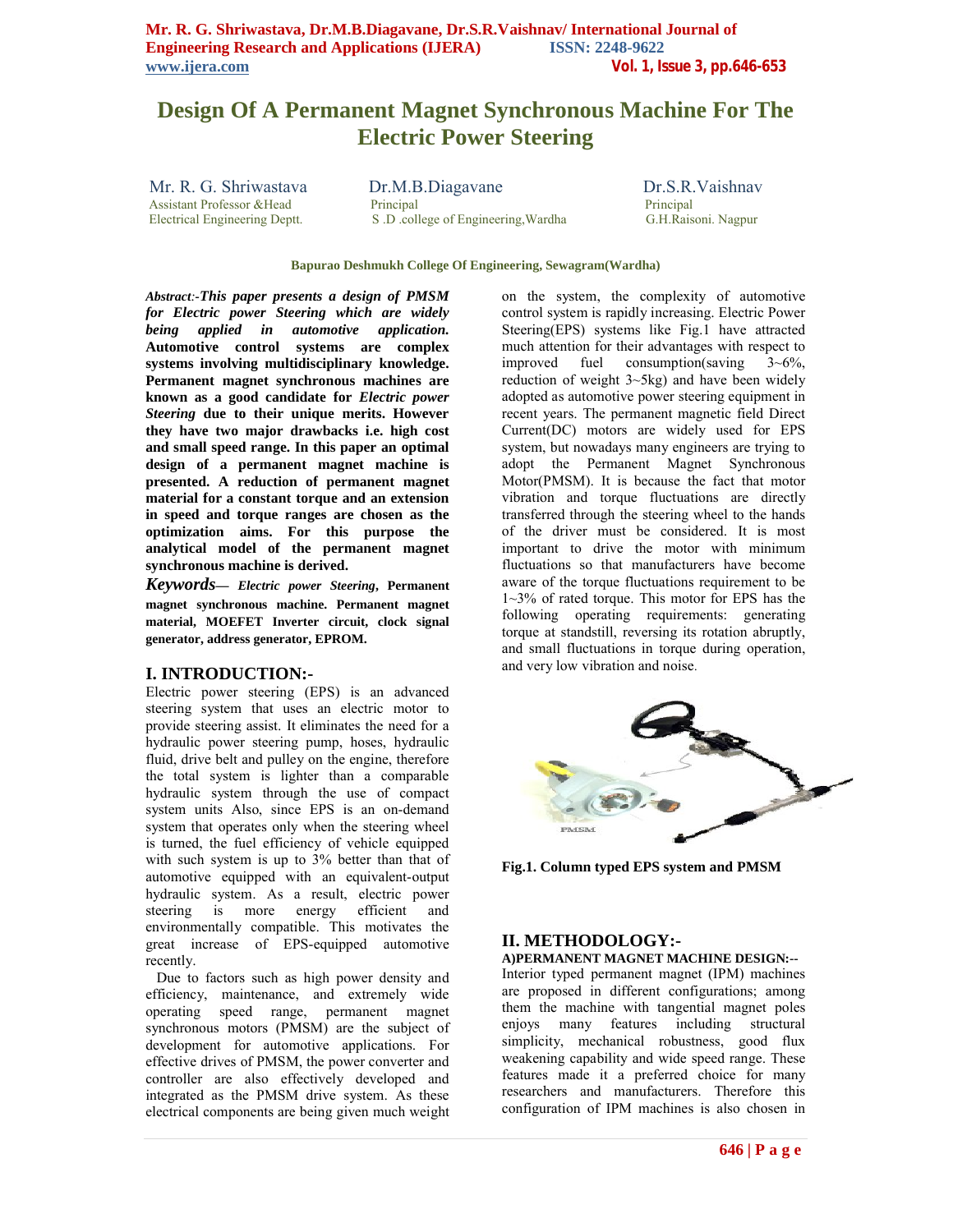this paper for design optimization. A one pole pitch cross sectional view of a 6-pole IPM machine with tangential magnet configuration is shown in Fig.A1. The figure mainly details the rotor configuration and dimensions as the stator is usually the same as stator of an induction machine and is not the focus of the present design optimization.



**Fig.A1 One pole pitch cross section of IPM Machine**



**Fig. A2 Magnetic equivalent circuit of PMSM**

A pair of half magnet poles, two flux barriers, stator and rotor cores and air gap can be seen in Fig. A1. A magnetic model and an electrical model of the machine are recalled in this section to calculate parameters and variables of the machine needed for a design optimization.

### *A1. Magnetic Model:-*

Magnetic equivalent circuit of one pole pitch of IPM machine is shown in Fig. A2. A detailed magnetic equivalent circuit of the motor in Fig. A1 can be used to obtain an average air gap flux density as [5]:

$$
B_g = \frac{C_{\Phi}}{1 + \beta \left(1 + 2\eta + 4\lambda\right)} B_r \tag{1}
$$

where *Br* is remanence of the magnet, *C*Φ *=Am/Ag*  is the flux concentration factor and *Ag* and *Am* are the cross-sectional areas per pole of the air gap and magnet respectively. The magnetic reluctances of stator and rotor cores are ignored for the sake of simplicity. The values of parameters in

(1) are given by:  
\n
$$
\beta = \frac{\mu_{\text{rec}} K_C g C_{\Phi}}{w_m}
$$
\n(2)

$$
\eta = \frac{w_1(h_1 + h_2)}{4d\mu_{\text{rec}}l_m} \tag{3}
$$

$$
\lambda \approx \frac{1 + \frac{1}{\beta} + 2\eta}{2\frac{A_m}{A_{mm}}\frac{B_r}{B_s} - 4}
$$
\n(4)

where *g* is the air gap length, *KC* is the Carter coefficient, μrec is relative recoil permeability and *Amm*=*t.l* represents the cross-sectional area of the iron bridge above the nonmagnetic barriers with *t*  and *l* being the bridge width and motor stack length, respectively. Also *lm* and wm denote the magnet length and width; and *h*1 and *h*2 represent the inner and the outer flux barrier heights respectively, while *Bs* is a limit of the leakage flux density in the bridge due to saturation. Using *Bg*  from  $(1)$  in connection with  $(2)-(4)$ , the maximum value of first harmonic of PM flux linkage is obtained as [5]:

$$
\Psi_M = \frac{4Dl}{\pi} \left( \frac{K_{wl} N_{ph}}{P} \right) B_g \sin \left( \frac{\alpha \pi}{2} \right) \tag{5}
$$

where *Kw1* is the winding factor, *Nph* is the winding turns per phase and *P* is the number of pole pairs and  $\alpha$  is a pole-arc to pole pitch ratio. Also *D* is the inner diameter of the stator. The *d*axis and *q*-axis inductances are given by:

$$
L_d = \frac{3\mu_0 D l}{g} \left(\frac{K_{wl} N_{ph}}{P}\right)^2 \frac{\pi}{8} K_d
$$
 (6)

$$
L_{q} = \frac{3\mu_{0}Dl}{g} \left(\frac{K_{wl}N_{ph}}{P}\right)^{2} \frac{\pi}{8} K_{q}
$$
\n(7)

where  $K_d$  and  $K_q$  are defined as:

$$
K_d = \left(\alpha - \frac{\sin(\alpha \pi)}{\pi}\right) + \frac{g}{g_e} \left(1 - \alpha + \frac{\sin(\alpha \pi)}{\pi}\right) \tag{8}
$$

$$
K_q = \left(\alpha + \frac{\sin(\alpha \pi)}{\pi}\right) + \frac{g}{g_e} \left(1 - \alpha - \frac{\sin(\alpha \pi)}{\pi}\right) \tag{9}
$$

and *ge* denotes an effective air gap and is given by: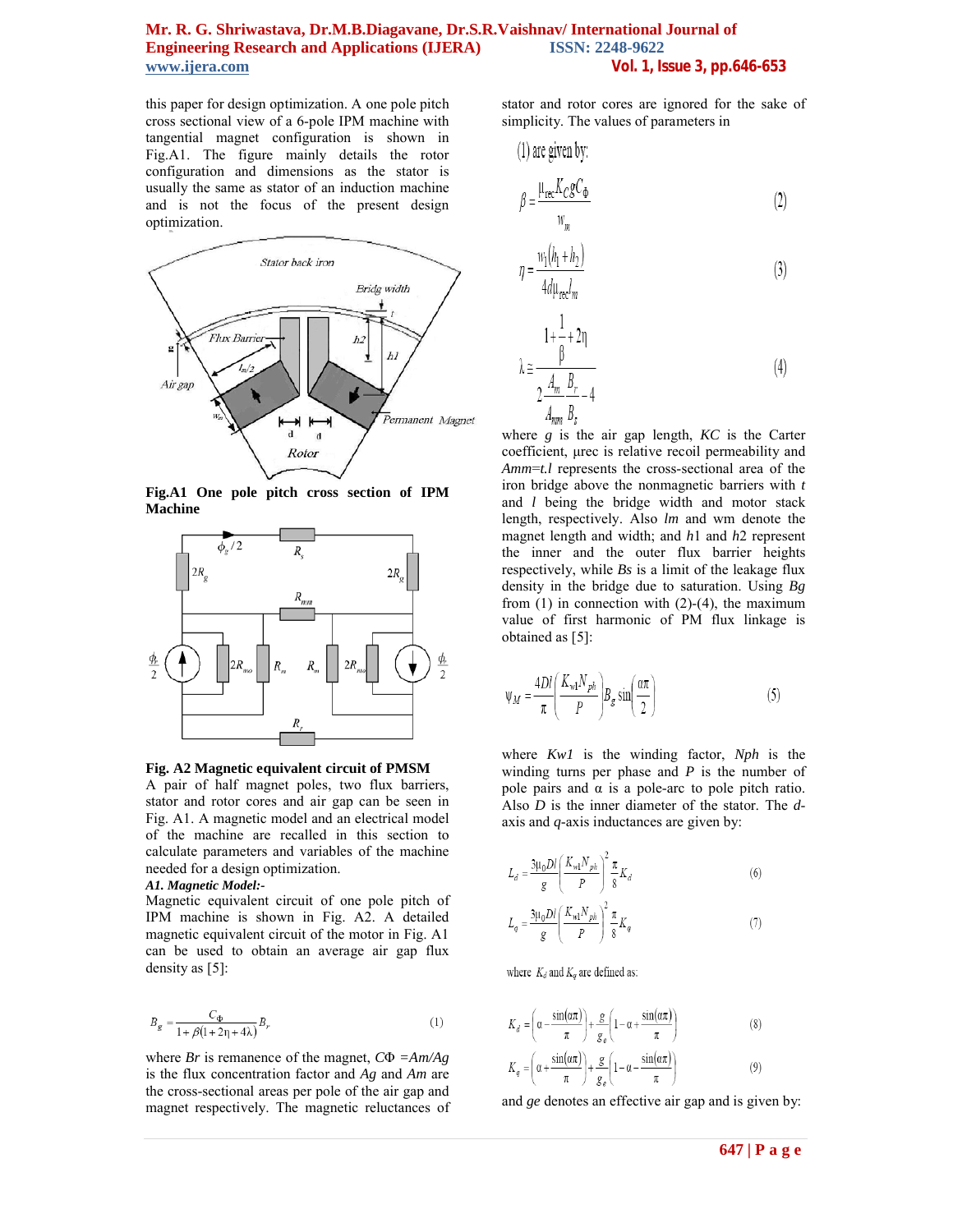$$
g_e = K_c g \tag{10}
$$

with μr being the relative permeability of PM. *A2. Electrical Model:-*

A conventional *d*-*q* electrical model of the machine in asynchronously rotating reference frame can be used in design optimization and evaluation. In this model the flux distribution in the air gap is assumed to be sinusoidal and the iron loss and magnetic saturation are not considered. The motor vector diagram is shown in Fig. A. Voltage equations are expressed as follows:

$$
V\sin(\delta) = i_d R_1 + \omega i_q L_q \tag{11}
$$

$$
V\cos(\delta) = i_q R_1 - \omega i_d L_d + E_f \tag{12}
$$

The motor torque is then obtained as:

$$
T = \frac{3P}{2} \left( \psi_M + \left( L_d - L_q \right) i_d \right) i_q \tag{13}
$$

where *id* and *iq* are the *d*-axis and *q*-axis components of the stator current vector *Is*. Thus the magnitude of *Is* is given by:

$$
I_s = \sqrt{i_d^2 + i_q^2} \tag{14}
$$

Since an IPM motor torque depends on the stator current

vector components as well as the motor parameters, the design optimization is carried out under the condition of maximum torque per Ampere control. This condition can be as obtained from (11) and (12) as follows [06]:

$$
i_d = \Gamma - \sqrt{\Gamma^2 + \frac{I_s^2}{2}}
$$
 (15)

$$
i_q = \sqrt{I_s^2 - i_d^2} \tag{16}
$$

Where

$$
\Gamma = \frac{\Psi_M}{4L_d} (\rho - 1) \tag{17}
$$

$$
\rho = \frac{L_q}{L_d} \tag{18}
$$

Flux linkage and inductances can be normalized as follows:



**Fig.A Vector diagram of PMSM**

#### **A3. Permanent Magnet Materials:--**

The property of a permanent magnet of the selection of the proper materials is very important in the design of permanent magnet synchronous machine.

Fig. A3 shows the demagnetization segment of the B-H curve where the permanent magnet is usually designed to operate. The maximum flux density Br corresponding to point A' will be available initially if the magnet is short circuited with steel keepers (no air gap). When the magnet is installed in the machine, the air gap will have some demagnetization effect and the operating point B' will corresponds to the no load line shown in the fig. The slope of the no load line (w.r.t. H axis) will be smaller with higher air gap. With current flowing in the stator winding, the magnetic axis  $(d^e)$  armature reaction effect can have a further demagnetization effect, which will further reduce the air gap flow density. A load line corresponding to worst case demagnetization, which may be due to a starting, transient, or machine fault condition is also shown in fig.A3. Once the operating point reaches D and the demagnetization effect is removed the magnet will recover along the recoil line, which has approximately the same slop as the original B-H curve near H=0. In a subsequent operation, the stable operating point will be determined by the intersection of the load line and the recoil line. The magnet is therefore, permanently demagnetized at low load operation. Corresponding to the vertical distance between A and A'. The worst case demagnetization point is therefore vitally important for machine performance and should be closely controlled. Alternatively, if the material of the permanent magnet is selected to have a straight line demagnetization curve, the recoil line will coincide with the demagnetization line irrespective of the worst case demagnetization point. (i.e. permanent demagnetization will be negligible).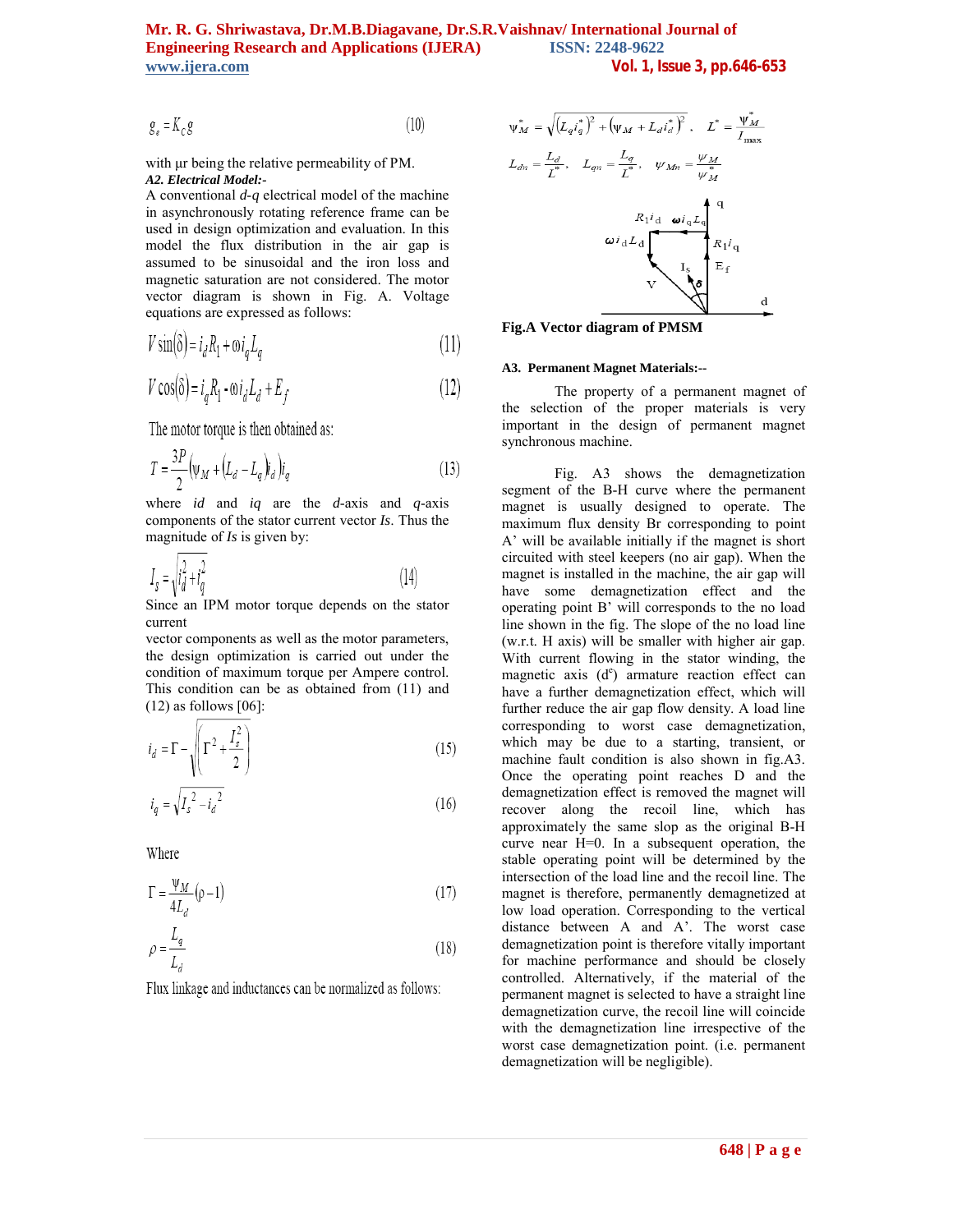

**.A3 PM Materials characteristics**



**Fig. A4 Permanent Magnet characteristics**

Fig. A4 shows the characteristics of several possible PM materials. A lines has high service temperature good thermal stability and high flow density, but the disadvantage is low coercive force coupled with squarish B-H characteristics, which means the permanent demagnetization high so that it is practically unsuitable for a PM machine. Barium and strontium ferrites are widely used as permanent magnets. Ferrite has the advantages of low cost and plentiful supply of low material. They are also easy to produce and their process is suited for high volume, as well as moderately high service temperature  $(400^{\circ}$ C). The magnet has a practically linear demagnetization curve, but its remnance (Br) is low. Therefore, the volume and weight of the machine tends to be high. The cobalt samarium (COSM) magnet is made of iron, nickel, cobalt and rare Earth Samarium. It has the advantages of high remnance, high energy density defined by (BHmax) and linear demagnetization characteristics. The service temperature can be as high as  $300^{\circ}$ C and the temperature stability (% changes in  $B$ <sup>0</sup>C) is very good. (-0.03 %). But the material is very expensive because of an inadequate supply of samarium. The Neodymium iron boron (Nd-fe-B) magnet has the highest energy density, high remnance and very good coercively (HC). The disadvantage are low service temperature  $(150^{\circ}C)$  and susceptibility to oxidation unless protected by a coating. Besides the temperature stability (-0.13%) is interior to that of a COSM magnet. The material is expensive compared to ferrite, but because of higher energy density the machine weight is reduced. The

application of Nd-fe-B magnets is growing in PM machines.

#### **B) EPS SYSTEM DESIGN:-**

According to the motor mounted location, the EPS system can be divided into three types, which are a column assist type, a pinion assist type, and a rack assist type, respectively. There is serious noise request in the column assist type since the type is closest to drivers than other two types. Oppositely, the column assist type is farthest to the engine and chassis than other two types. The request of water and heat proof can be reduced. The pinion assist type is better than the column assist type in shock and noise. An advantage of the rack assist type is that the assist motor can be mounted on any locations of the rack. Therefore, the rack assist type has the elasticity of mechanism integration in chassis. In applications, the column assist type is popular and small power nowadays. For this reason, this research is based on the column assist type.

#### **B.1 EPS hardware system structure**

Figure 2 shows the hardware structure of the EPS system. Two sensors which are an angle sensor and a speed sensor are applied to detect the steering wheel angle and the vehicle speed, respectively. The two sensors return feedback signals real-time to the EPS controller for the assist strategy analysis. Through the closed-loop control of the assist motor, the assist motor can provide desired output torque. Thus, the produced motor torque combines with the driver torque to drive the rack.



#### **Figure B1 EPS hardware structure B.2 EPS System model**

An EPS dynamic model can be represented as Fig. B2. According to the Newton motion law, the dynamic equations of an EPS system can be represented as Eq.  $(1)-(3)$  [3].

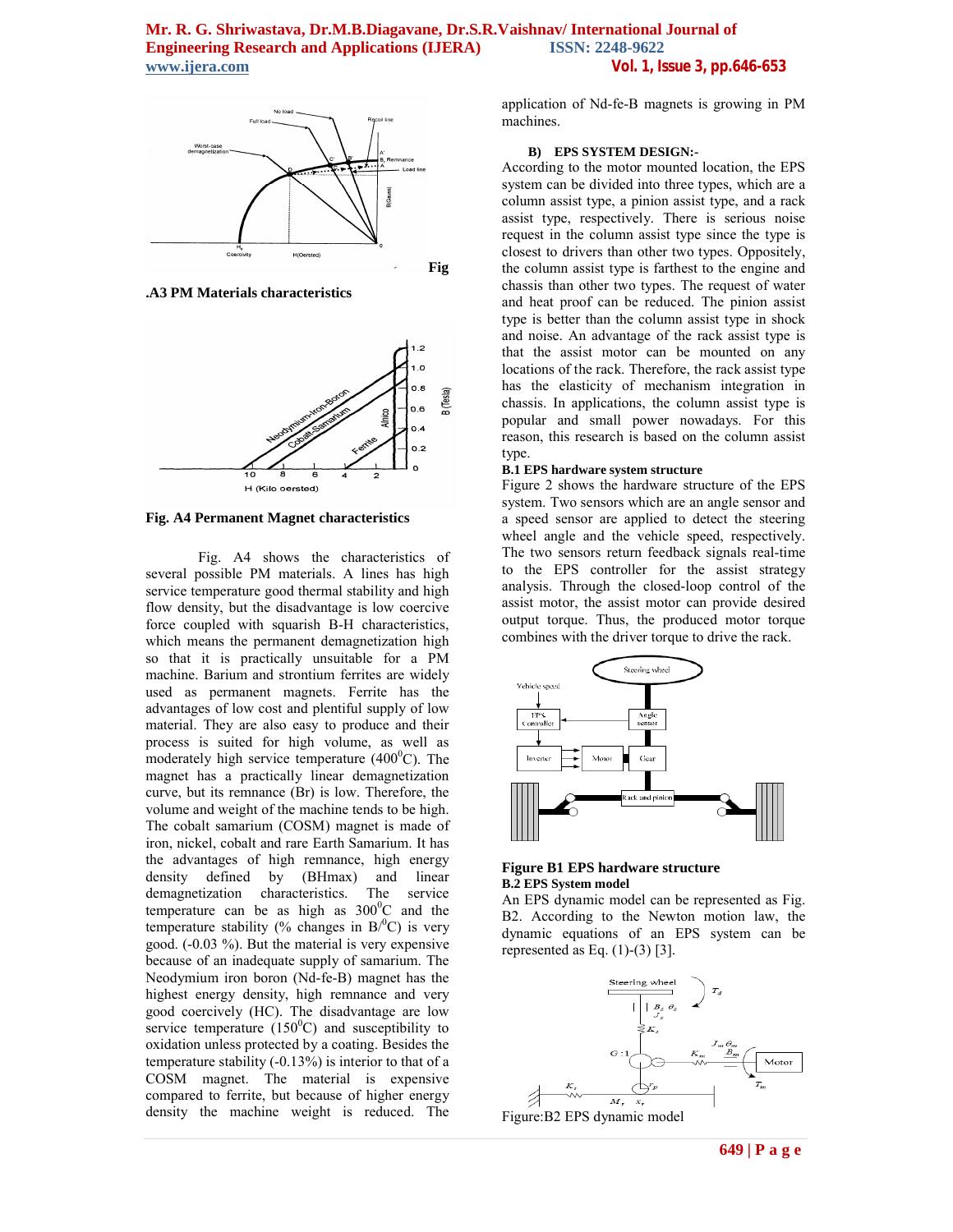$$
J_s \frac{d^2 \theta_s}{dt^2} + B_s \frac{d\theta_s}{dt} + K_s \left(\theta_s - \frac{x_r}{r_p}\right) = T_d \tag{1}
$$

$$
M_r \frac{d^2 x_r}{dt^2} + B_r \frac{dx_r}{dt} + K_t x_r = \frac{K_s}{r_p} \left( \theta_s - \frac{x_r}{r_p} \right)
$$

$$
+ \frac{G K_m}{r_p} \left( \theta_m - \frac{G x_r}{r_p} \right) \tag{2}
$$

$$
J_m \frac{d^2 \theta_m}{dt^2} + B_m \frac{d \theta_m}{dt} + K_m \left( \theta_m - \frac{G x_r}{r_p} \right) = T_m \qquad (3)
$$

where  $dT$  is the driver torque,  $\theta$  is the steering wheel angle, *rp* is the radius of the pinion. *Js* and *Jm* are the rotational moment of inertia of the column steering and the motor, respectively. *Bs* , *Br* , and *Bm* are the viscous damping coefficient of the column steering, the rack, and the motor, respectively. *Ks* , *Kt* , and *Km* are the torsion bar stiffness, the spring stiffness, and the motor shaft stiffness. *xr* is the rack position. *Mr* is the mass of the rack. *Tm* is the motor torque, θ *m* is the motor angle, and *G* is the motor gear ratio. Note that *Kt xr*  in (2) is the automatic return torque of the front tires while a car is turning. While the steering wheel angle is under 180, the automatic return torque is almost linear to the steering wheel angle.

### **C) MOTOR DRIVE DESIGN:-**

Permanent magnet synchronous motor is used here with three stator windings for the motor operation. Three supply voltages are obtained with the help of three phase MOSFET bridge inverters. MOSFET bridges are fed with fixed dc voltage which is obtained by rectifying ac voltage available from ac mains with the help of Diode Bridge. Shunt capacitor filter is used for filtering purpose. Operation of the MOSFET Bridge is controlled by the control circuit. Gating pulses required to turn the MOSFET On are obtained from the control circuit. By controlling the frequency of the gating pulses frequency of the output from MOSFET Bridge is controlled. Control circuit consists of clock generator counter and EPROM. First data required to generate gating pulses is calculated and is stored in EPROM. This data is outputted at the output of the EPROM by generating the address of the memory location with the help of 4 bit binary ripple counter. Clock input required for the operation of the counter is generated using IC 555 in a stable mode. Frequency of the gating signals coming out of EPROM is dependent on the frequency with which addressing is done which is turn dependent on the clock frequency. Thus by varying the clock frequency of gating signal is

varied. If frequency of gating signal is varied, then the MOSFET bridge output frequency is also varied. Thus we obtain variable frequency output.Gating signal outputted by EPROM can not be directly applied to MOSFET Bridge as they are very weak. So isolator and driver circuit is used. Necessary isolation of low power control circuit from high power bridge circuit is obtained by using opt isolator.



### **Fig.C1 Block Diagram of permanent magnet synchronous motor Drive III. RESULT ANALYSIS:**

#### **Test Point Waveforms:**

The waveforms at various points in the control circuit and power circuit are shown in the fig.



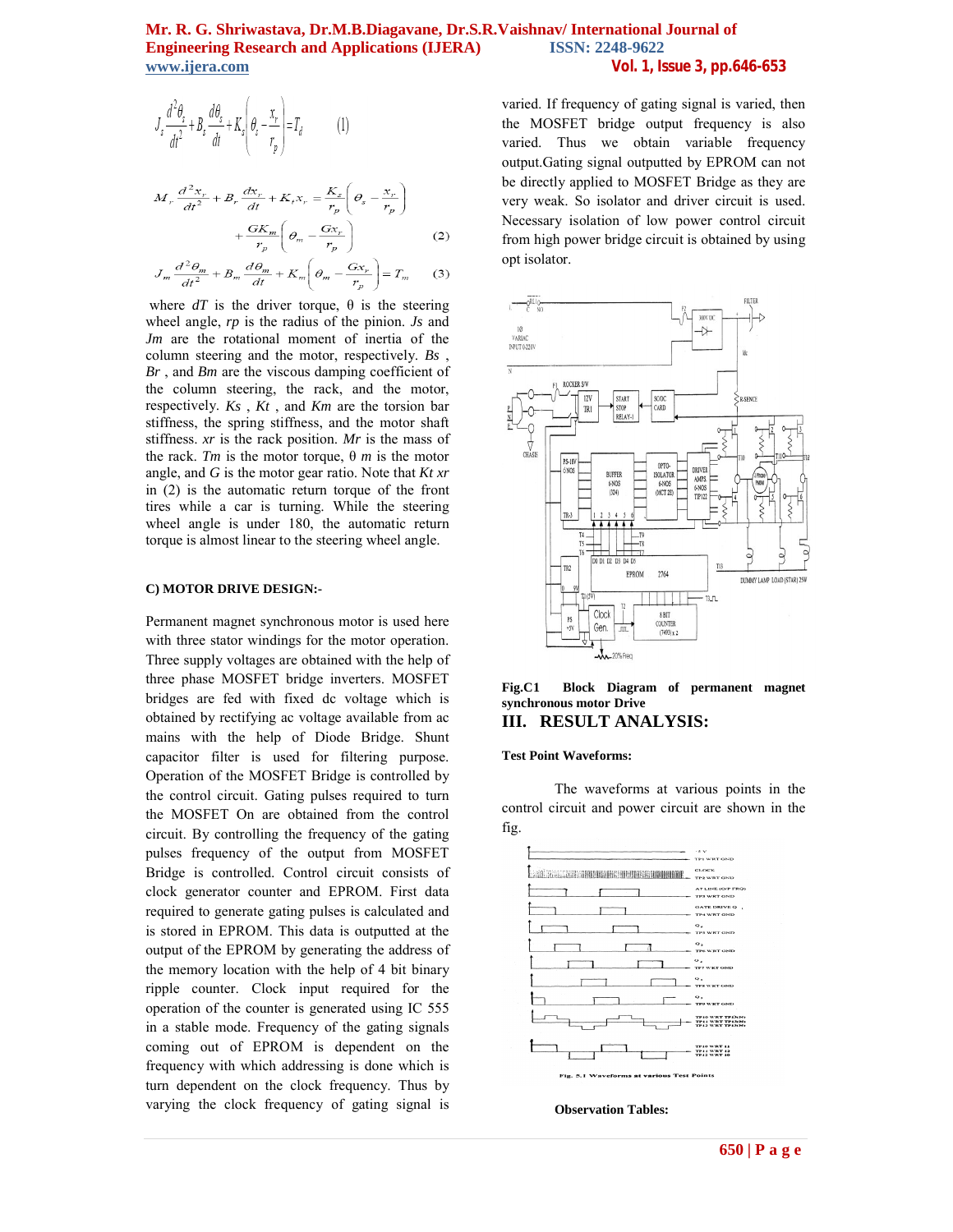Table No.1: Variation in the speed of the motor as a function of inverter frequency

Table 2:

| S              | Time   | Frequency | Expected | Measur | Voltage |  |
|----------------|--------|-----------|----------|--------|---------|--|
| r.             | (m.s.) | (Hz)      | Speed    | ed     | (Volts) |  |
| N              |        |           | (rpm)    | Speed  |         |  |
| $\Omega$       |        |           |          | (rpm)  |         |  |
|                |        |           |          |        |         |  |
| 1              | 30     | 33.3      | 999      | 1010   | 265     |  |
| $\overline{2}$ | 25     | 40        | 1200     | 1226   | 270     |  |
| 3              | 22     | 45.4      | 1362     | 1380   | 270     |  |
| 4              | 20     | 50        | 1500     | 1520   | 270     |  |
| 5              | 18     | 55.5      | 1665     | 1682   | 270     |  |
| 6              | 17     | 59        | 1770     | 1790   | 270     |  |
|                |        |           |          |        |         |  |

Table No.2: Variation in the speed of the motor as a function of load at constant frequency of 33.3 Hz

| Sr.No.         | Load | Expected | Measured | Voltage |
|----------------|------|----------|----------|---------|
|                | (gm) | Speed    | Speed    | (volts) |
|                |      | (rpm)    | (rpm)    |         |
|                | 500  | 999      | 1010     | 270     |
| $\overline{2}$ | 100  | 999      | 1010     | 270     |
| 3              | 150  | 999      | 1010     | 270     |
| 4              | 200  | 999      | 1010     | 270     |
| 5              | 250  | 999      | 1010     | 270     |
| 6              | 300  | 999      | 1010     | 270     |

Table No.3: Variation in the speed of the motor as a function of load at constant frequency of 50 Hz.

| Sr.No.         | Load | Expected | Measured | Voltage |
|----------------|------|----------|----------|---------|
|                | (gm) | Speed    | Speed    | (Volt)  |
|                |      | (rpm)    | (rpm)    |         |
| 1              | 500  | 1500     | 1520     | 270     |
| $\overline{2}$ | 1000 | 1500     | 1520     | 270     |
| 3              | 1500 | 1500     | 1520     | 270     |
| 4              | 2000 | 1500     | 1520     | 270     |
| 5              | 2500 | 1500     | 1520     | 270     |
| 6              | 3000 | 1500     | 1520     | 270     |

**Result Table:**

Table 1:

| Sr.            | Load | Frequency | Speed | Torque  | Output   |
|----------------|------|-----------|-------|---------|----------|
| No.            | (gm) | (Hz)      | (rpm) | $(N-m)$ | Power(W) |
|                |      |           |       |         |          |
|                | 500  | 33.3      | 1010  | 0.14715 | 15.55    |
| $\overline{2}$ | 1000 | 33.3      | 1010  | 0.2943  | 31.12    |
| 3              | 1500 | 33.3      | 1010  | 0.4414  | 46.68    |
| $\overline{4}$ | 2000 | 33.3      | 1010  | 0.5886  | 62.19    |
| 5              | 2500 | 33.3      | 1010  | 0.7357  | 77.81    |

| Sr.                      | Load     | Frequency | Speed | Torque  | Output |
|--------------------------|----------|-----------|-------|---------|--------|
| $\overline{\text{No}}$ . | (gm)     | (Hz)      | (rpm) | $(N-m)$ | Power  |
|                          |          |           |       |         | (W)    |
| 1                        | 500      | 50        | 1520  | 0.14715 | 23.47  |
| $\overline{2}$           | 1000     | 50        | 1520  | 0.2943  | 46.84  |
| 3                        | 1500     | 50        | 1520  | 0.4414  | 70.25  |
| $\overline{4}$           | 2000     | 50        | 1520  | 0.5886  | 93.68  |
| $\overline{5}$           | 2500     | 50        | 1520  | 0.7357  | 117.1  |
| 6                        | 3000     | 50        | 1520  | 0.8829  | 140.5  |
|                          | Table 3: |           |       |         |        |



Fig. Frequency Vs Speed characteristics



Fig. Speed Vs Load Characteristics at Constant Frequency = 33.3 Hz



Fig. Speed Vs Load Characteristics at Constant Frequency = 50 Hz



Fig. Torque Vs Output Power at frequency 33.3 Hz